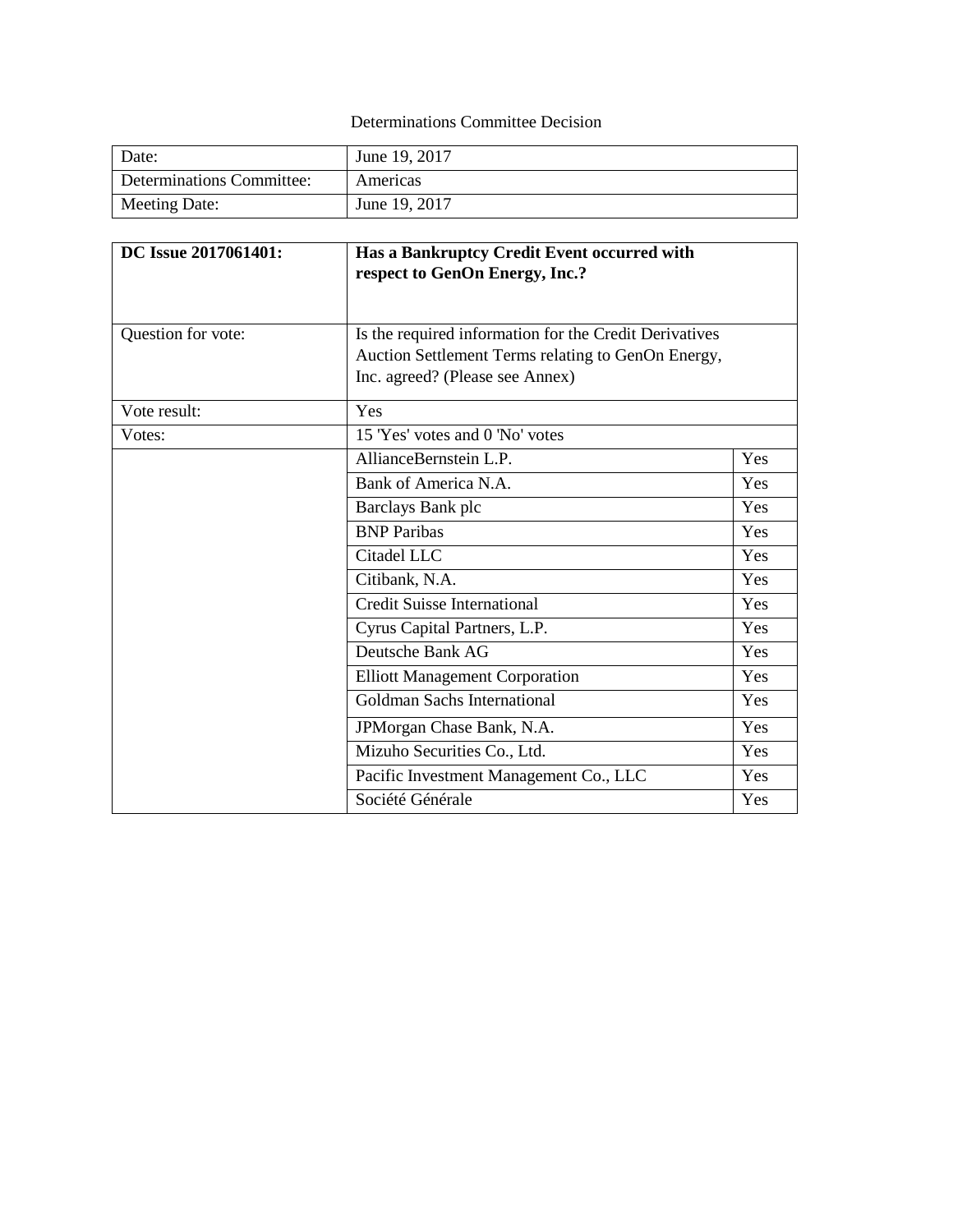## **Annex**

## **CREDIT DERIVATIVES DETERMINATIONS COMMITTEES**

## **Required Information for Credit Derivatives Auction Settlement Terms**

|     | Reference Entity: GenOn Energy, Inc.                                                                         |                                                                                                               |  |
|-----|--------------------------------------------------------------------------------------------------------------|---------------------------------------------------------------------------------------------------------------|--|
|     | Question                                                                                                     | Terms for GenOn Energy, Inc.                                                                                  |  |
| 1.  | Credit Event (Bankruptcy, Failure to Pay, Restructuring, Obligation<br>Acceleration, Repudiation/Moratorium) | Bankruptcy <sup>1</sup>                                                                                       |  |
| 2.  | <b>Credit Event Resolution Request Date</b>                                                                  | June 14, 2017                                                                                                 |  |
| 3.  | <b>Originally Scheduled Auction Currency Fixing Date</b>                                                     | July 10, 2017                                                                                                 |  |
| 4.  | <b>Auction Date</b>                                                                                          | July 11, 2017                                                                                                 |  |
| 5.  | Auction types (CDS: Senior, Subordinated; LCDS)                                                              | Senior                                                                                                        |  |
| 6.  | <b>Reference Auction Obligation</b>                                                                          | Not specified                                                                                                 |  |
| 7.  | <b>Deliverable Obligation Terms</b>                                                                          | North American Corporate and<br><b>Standard North American Corporate</b>                                      |  |
| 8.  | Minimum Number of Valid Initial Market Submissions                                                           | 8                                                                                                             |  |
| 9.  | <b>Initial Market Quotation Amount</b>                                                                       | USD2 million                                                                                                  |  |
| 10. | Maximum bid/offer spread for a Valid Initial Market Submission                                               | 2.00%                                                                                                         |  |
| 11. | Cap Amount                                                                                                   | 1.00%                                                                                                         |  |
| 12. | <b>Quotation Amount Increment</b>                                                                            | USD1,000                                                                                                      |  |
| 13. | <b>RAST Notional Amount Increment</b>                                                                        | USD1 million                                                                                                  |  |
| 14. | <b>Relevant Pricing Increment</b>                                                                            | One-eighth of one percentage point                                                                            |  |
| 15. | <b>Auction Settlement Date</b>                                                                               | The later of three Business Days<br>after the Auction Final Price<br>Determination Date and July 14,<br>2017. |  |
| 16. | Originally Scheduled Initial Bidding Period                                                                  | Between 9:45 a.m. and 10:00 a.m.<br>Relevant City Time                                                        |  |
| 17. | Originally Scheduled Subsequent Bidding Period                                                               | Between 12:45 p.m. and 1:00 p.m.<br><b>Relevant City Time</b>                                                 |  |
| 18. | Initial Bidding Information Publication Time                                                                 | 10:30 a.m. Relevant City Time                                                                                 |  |
| 19. | Subsequent Bidding Information Publication Time                                                              | 2:00 p.m. Relevant City Time                                                                                  |  |

l

<span id="page-1-0"></span><sup>&</sup>lt;sup>1</sup> DC Issue 2017061401.